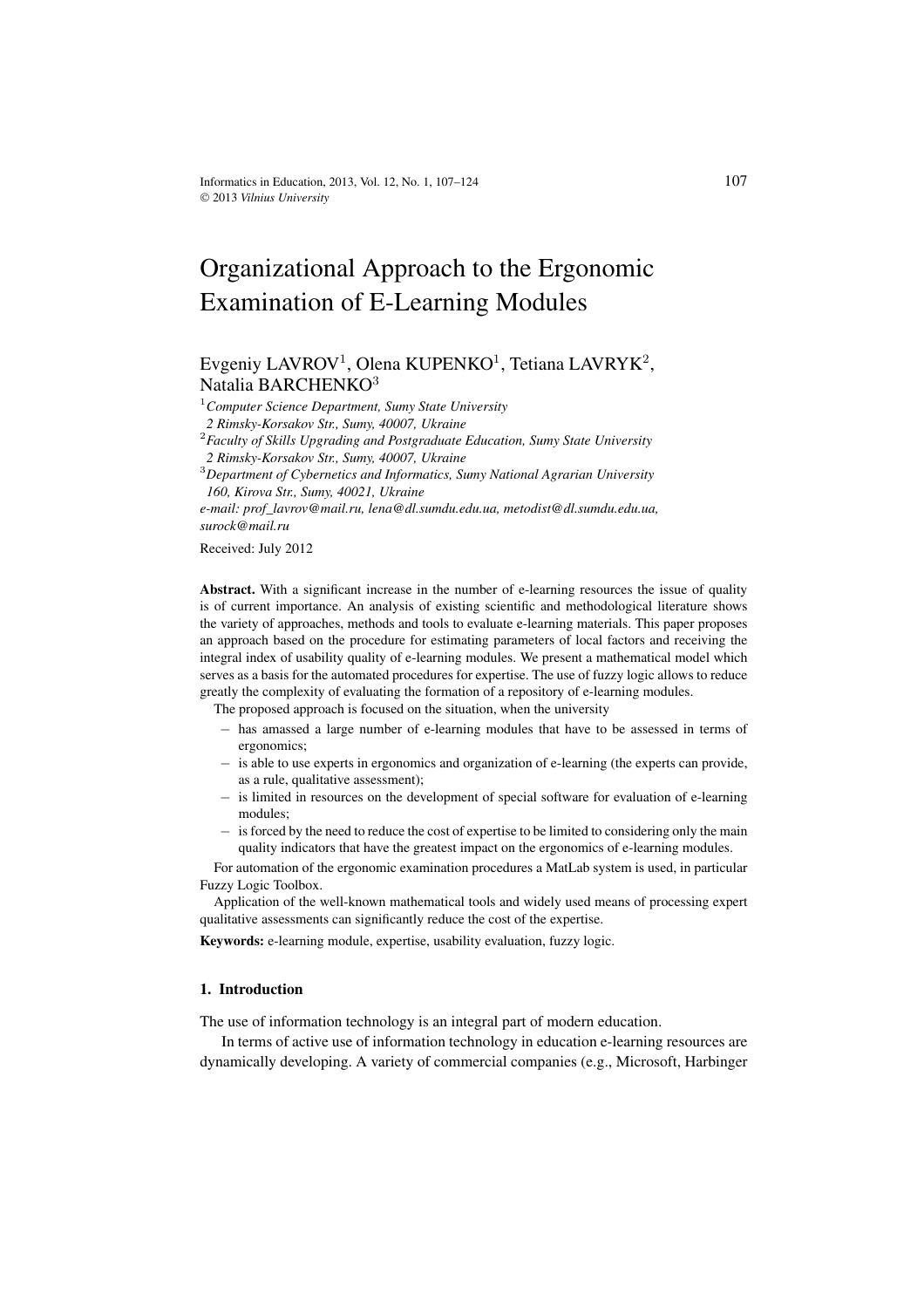Knowledge Products, Algoryx, Technomatix) are involved in the development of elearning. This process also involved higher educational institutions (for example, Massachusetts Institute of Technology, Monterey Institute for Technology and Education, The Open University and The Russian National Open University "INTUIT").

In Ukraine, Sumy State University (SSU) is one of the leaders in the development of elearning modules of the unified educational e-learning system of the university (Vasylyev *et al.*, 2007; Lavryk *et al.*, 2007). Among the SSU innovations there are various types of e-learning modules: an electronic synopsis, a test, a computer tutor, a computer learning game, a virtual lab (http://fpkpi.sumdu.edu.ua/en/nav-main-en.html).

The developed e-learning modules are related to the following areas: humanitarian, natural science, mathematics, economic, medical, and engineering. The link http://fpkpi.sumdu.edu.ua/en/int\_tool.html refers to the some elearning modules examples such as the virtual lab "Analog hardware complex for simulating dynamical systems on their structural models", biochemistry laboratory-based work "Method of Iyendrashek", virtual operation "Aortocoronary Bypass", English language learning game.

At present there are widely spread open educational resources which can be accessed via special repositories. Examples of such repositories are international, national and institutional repositories like: MERLOT, EducaNext, ARIADNE, EduTube, The National Repository of Online Courses, Connexions, The Russian Federal Center of Information and Educational Resources.

A significant increase in the number of developed commercial, public or local resources of e-learning poses a difficult choice to users. One of the decisive factors influencing the choice may be the quality of the resource. For example there might be the repositories of the authoritative institutions of higher education.

#### **2. Problem Formulation**

In the practice the e-learning laboratory of Sumy State University was faced with such a situation:

- − on the one hand (estimates vary), one of the largest banks of e-learning modules in Ukraine is accumulated at the University;
- − on the other hand, e-learning modules were developed at different times by different teachers, without uniform standards and have a different quality.

The analysis shows that there are alternatives to e-learning modules and the extent of their use by students, who have the ability to choose, is very different. Moreover, this difference is not so much the content, but the ergonomics.

The acuteness of the situation was aggravated by:

- − a large number of foreign students (more than 1000);
- − implementation of a number of international projects for open educational electronic resources.

Many of the modules to be simply removed from the bank of the electronic resources. However, this must be done, on the one hand, by the system of the formal parameters, and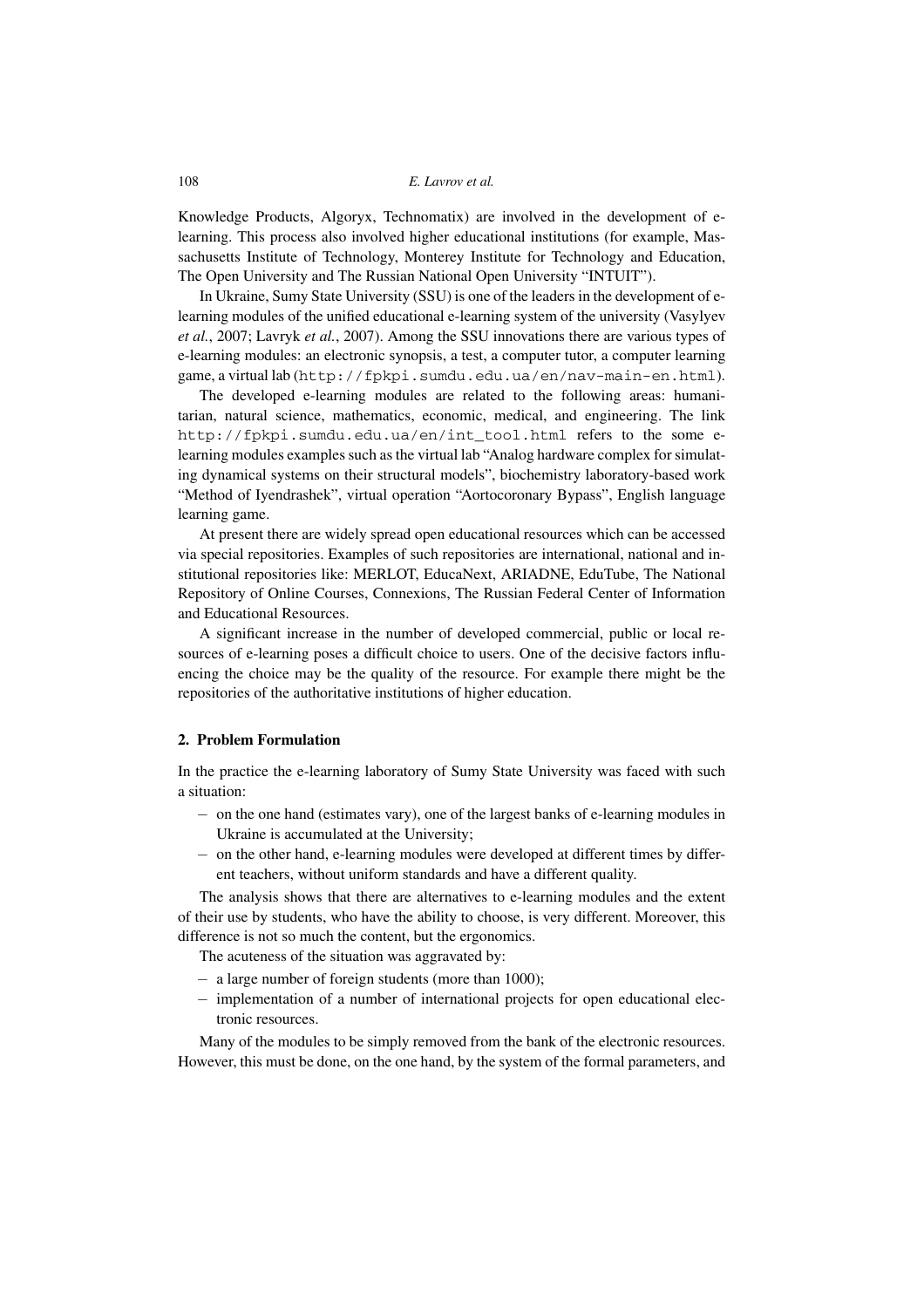on the other hand – the backing-out procedure must have a powerful "explanatory function" – type of "what modern ergonomic requirements for qualitative e-learning modules are".

Thus, the problem can be described as follows. It is necessary:

- − to exclude from the learning process the e-learning modules of poor quality in the view of ergonomics;
- − to include in the technology of the development of new e-learning modules a mandatory step of acceptance, which in its part, includes an ergonomic expertise.

Procedure requirements of the ergonomic expertise:

- − automation of conducting an ergonomic assessment;
- − compliance with existing technologies and the international practice;
- − the ability to communicate with experts in a language approaching natural;
- − the possibility of an integrated assessment of ergonomic quality based on expert evaluation of local indicators;
- − the maximum reduction in the complexity of the examination without significant loss of its quality;
- − exclusion from consideration groups of parameters, which are of the least significant impact on the overall ergonomic evaluation;
- elimination of the need to purchase (design) special software for examination;
- − the use of widely recognized and available means of automation;
- − the availability of explanation (why making this or that rating).

Thus, the task is to develop an ergonomic expertise process that meets put requirements.

#### **3. Related Works**

#### 3.1. *Usability Evaluation Methods*

Usability as defined in ISO 9241-11:1998 is understood as the "extend to which a product can be used by specified users to achieve specified goals with effectiveness, efficiency and satisfaction in a specified context of use". The term "Ergonomics" has a wider meaning and has been introduced in the ISO 6385 in the year 2004: "Scientific discipline concerned with the understanding of interactions among human and other elements of a system, and the profession that applies theory, principles, data and methods to design in order to optimize human well-being and overall system performance".

A large set of evaluation techniques exist in the literature. Preece *et al.* (2007) clustered them in three main approaches: usability testing, analytical evaluation and field studies. Usability testing concerns the analysis of users' performance on the tasks for which the system is designed (Preece *et al.*, 2007). This approach has the potential to provide reliable results since it involves samples of real users. However, reproducing realistic situations of usage in a laboratory is difficult, e.g., selecting a representative sample of users and tasks, training users to master advanced features of the system in a limited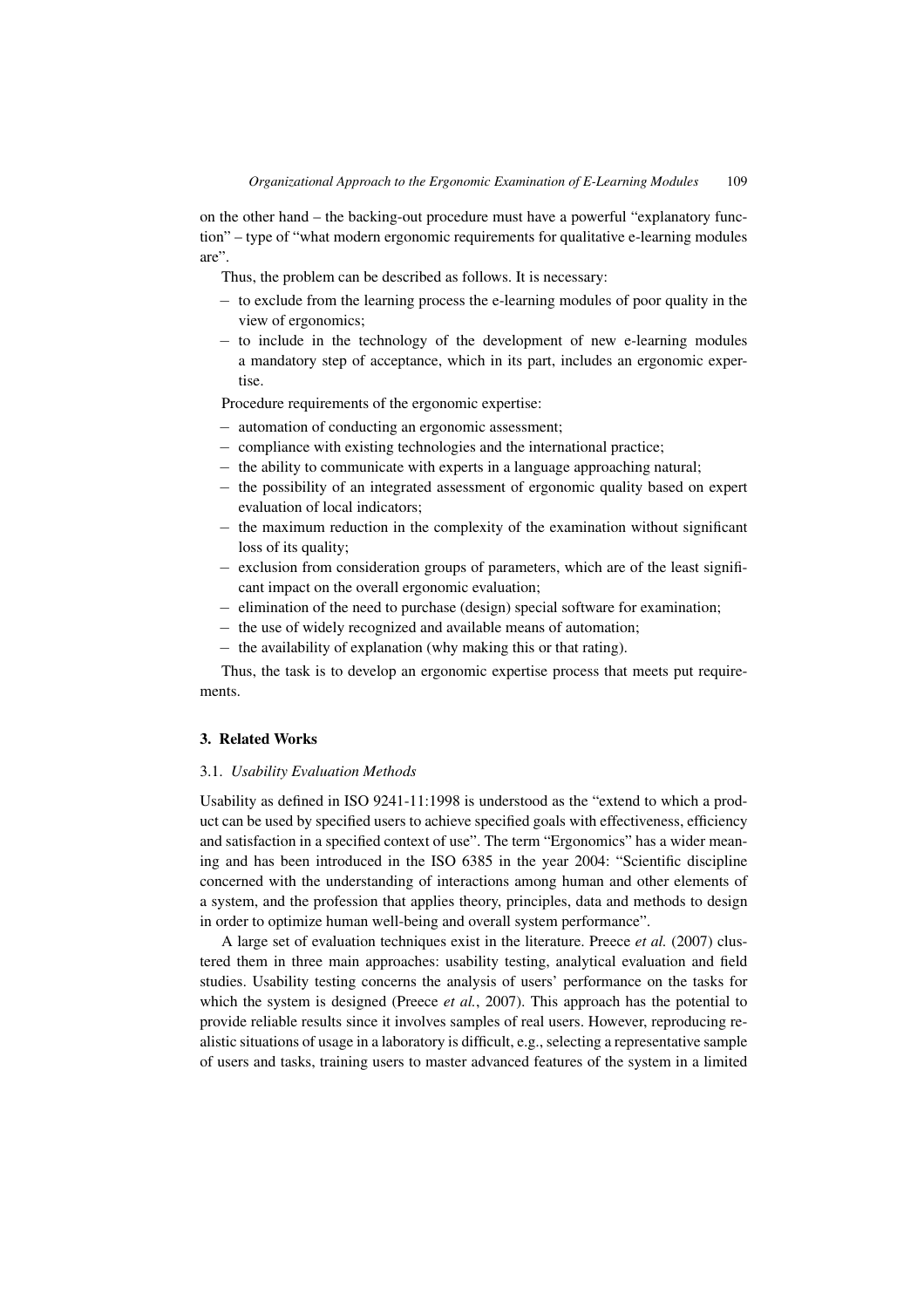time period, or weighting the effect of important contextual factors on their performance (Lim *et al.*, 1996).

Analytical methods are done by usability experts, who put themselves in the intended end-users position. Based on the experts expertise and usability heuristics the expert validates the software (Blecken *et al.*, 2010), and as no user needs to be involved, these evaluation methods fits best early in the development process. Examples of analytical methods are "Guidelines", "GOMS" or "Heuristic Evaluation" (Bernérus A. *et al.*, 2010). The analytical approach includes inspections and the application of formal models to predict users' performance. A common inspection method is heuristic evaluation (Nielsen, 1993). It involves experts who inspect the system and evaluate the interface against a list of usability principles, i.e., the heuristics. The main advantage is related to cost-saving: they "save users" and do not require special equipment or lab facilities (Jeffries and Desurvire, 1992). In addition, experts can detect a wide range of problems of complex systems in a limited amount of time. The main drawback of such a technique is the dependency on the inspectors' skills and experience, as heuristics are often generic and underspecified (Doubleday *et al.*, 1997; Law, 2007).

Field studies differ from the other evaluation approaches because they are conducted in natural settings. Their aim is to understand what users do naturally and how technology impacts on them (Lanzilotti *et al.*, 2010). They are useful for identifying opportunities for new technology, eliciting requirements, deciding how best to introduce new technology, and evaluating technology in use. Evaluating usability in the field is difficult, due to the complexity of the environment and the activities to be observed, and to the large amount of data to be analysed (Pascoe *et al.*, 2000).

With respect to evaluating the quality of open educational resources in practice there are used the method of content reviewing prior to its publication (the experience of MIT Open CourseWare) or the model of "lenses" for peer evaluation and quality control after the open publication (Connexions experience) (Baraniuk, 2008, pp. 232–236).

An analysis of existing scientific and methodological literature shows the variety of approaches, methods and tools for evaluation of e-learning materials. There exist several models of evaluation from different perspectives (pedagogical and technical), for example Kirkpatrick's Four Levels of Evaluation (Galloway, 2005), Analytic Hierarchy Process approach by Colace *et al.* (2006), and also Pedagogy Effectiveness Index (Sonwalkar, 2002).

Oliver *et al.* (2000, 2007) provide a comprehensive account of the development of the field of evaluation of e-learning during the last decade, describing checklists, guidelines and toolkits designed to facilitate evaluative work of the academic staff.

The large number of literature on the subject of quality assessment shows interest and the need for more affordable and practical means of evaluation. For example, in the materials of the report "Evaluation of e-learning courses" (Jara *et al.*, 2008, p.12) the emphasis is placed on the analysis of the existing evaluation tools specifically for a teacher, who is often not an expert in the field of quality assessment. The most common method of evaluating the quality of e-learning modules is a method of peer review. Experts are offered a variety of questionnaires, checklists in electronic or paper form.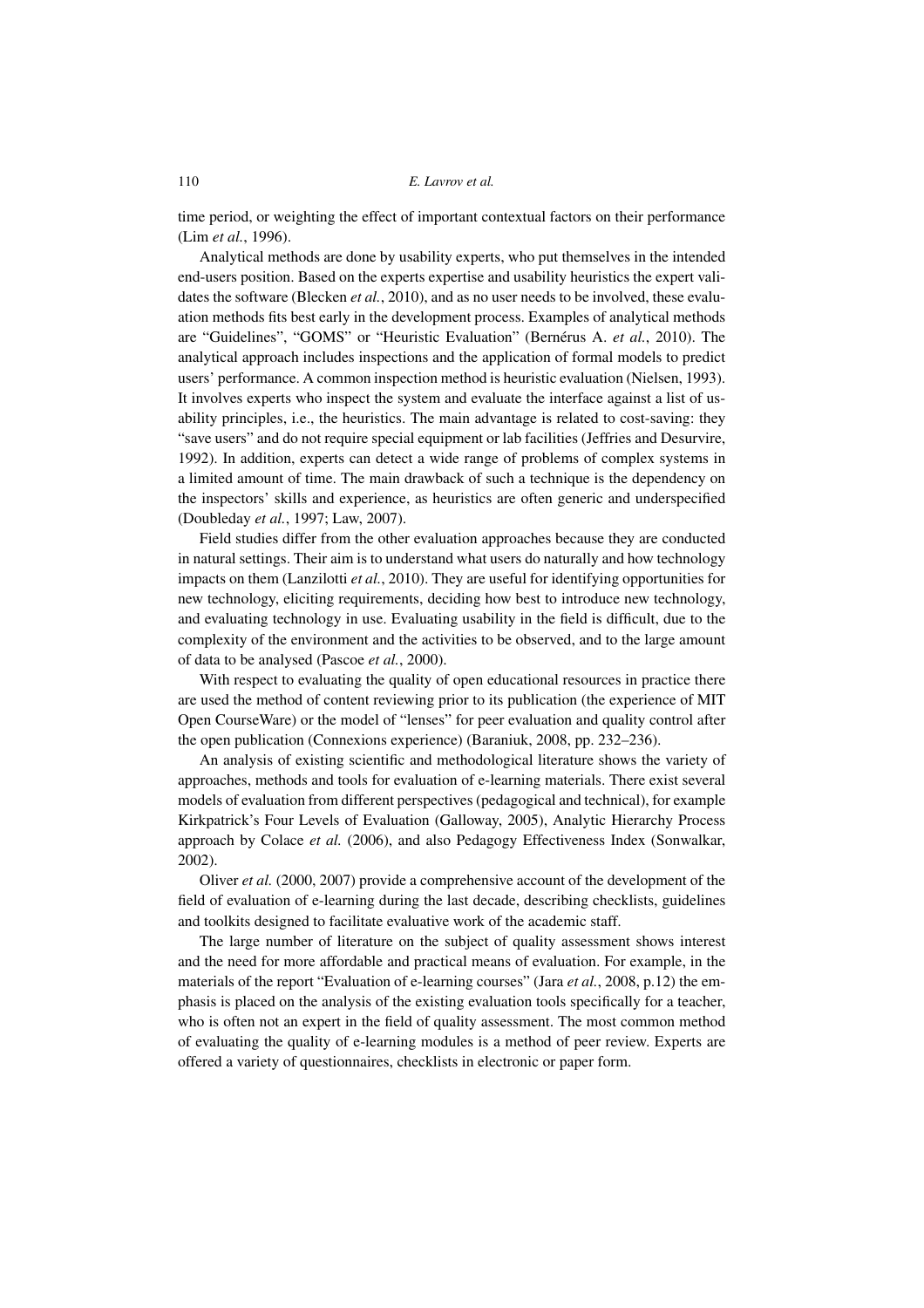Despite several studies have been performed to compare different approaches to usability evaluation, in practice the selection of a specific method is often based on considerations of costs and available resources (Hartson *et al.*, 2003; Law *et al.*, 2009).

Drawing a conclusion on which method is best is difficult if not impossible task, since each method has its strengths and drawbacks and there is no specific method for evaluating e-learning systems. A case study on comparative usability evaluation (Koutsabasis *et al.*, 2007) revealed that "no method was found to be significantly more effective or consistent that others".

Methods of usability evaluation are usually very expensive, time-consuming and their results are usually very difficult to analyze.

From these reasons, there is a need to develop a model of usability evaluation that is:

- − quick, precise and produces results that might be easily analyzed,
- − allowing to get single-value score,
- − able to deal with the users' language which is full of vague terms,
- − based on mathematical principles.

#### 3.2. *The Advantages of Fuzzy logic*

The approach to usability evaluation based on fuzzy logic are used for Human-Centered Systems (Nunes, 2010), web-sites (Gülçin Büyüközkan *et al.*, 2010), web-portals (Hub *et al.*, 2010), e-learning system (Lanzilotti *et al.*, 2010), quality of education (Valdés-Pasarón *et al.*, 2011). We propose to apply this approach to usability evaluation e-learning modules.

Following principles should be implemented in the model of fuzzy usability evaluation (Hub *et al.*, 2010):

- − users do not express the overall score by using numerical values;
- − using their natural language, they evaluate a set of characteristic features that significantly affect usability;
- − users' mental load should be minimized so they can fully focus on the aspects of evaluation.

Usability score is a best approximation of expert knowledge stored in a special database.

#### **4. Problem Solution**

According to the methodology of the ergonomic expertise (Adamenko, 1993) we'll solve the problem as follows:

- 1. Determination evaluation criteria.
- 2. Screening of options, in which at least one ergonomic factor has a value below a certain critical admissibility.
- 3. Determination of the integral index of ergonomic performance of e-learning modules according to set of local indicators.

Steps 1 and 2 are adequately described in the ergonomic literature (Adamenko *et al.*, 1993; Rothstein, 1999). The problem of the Stage 3 refers to the classification problem,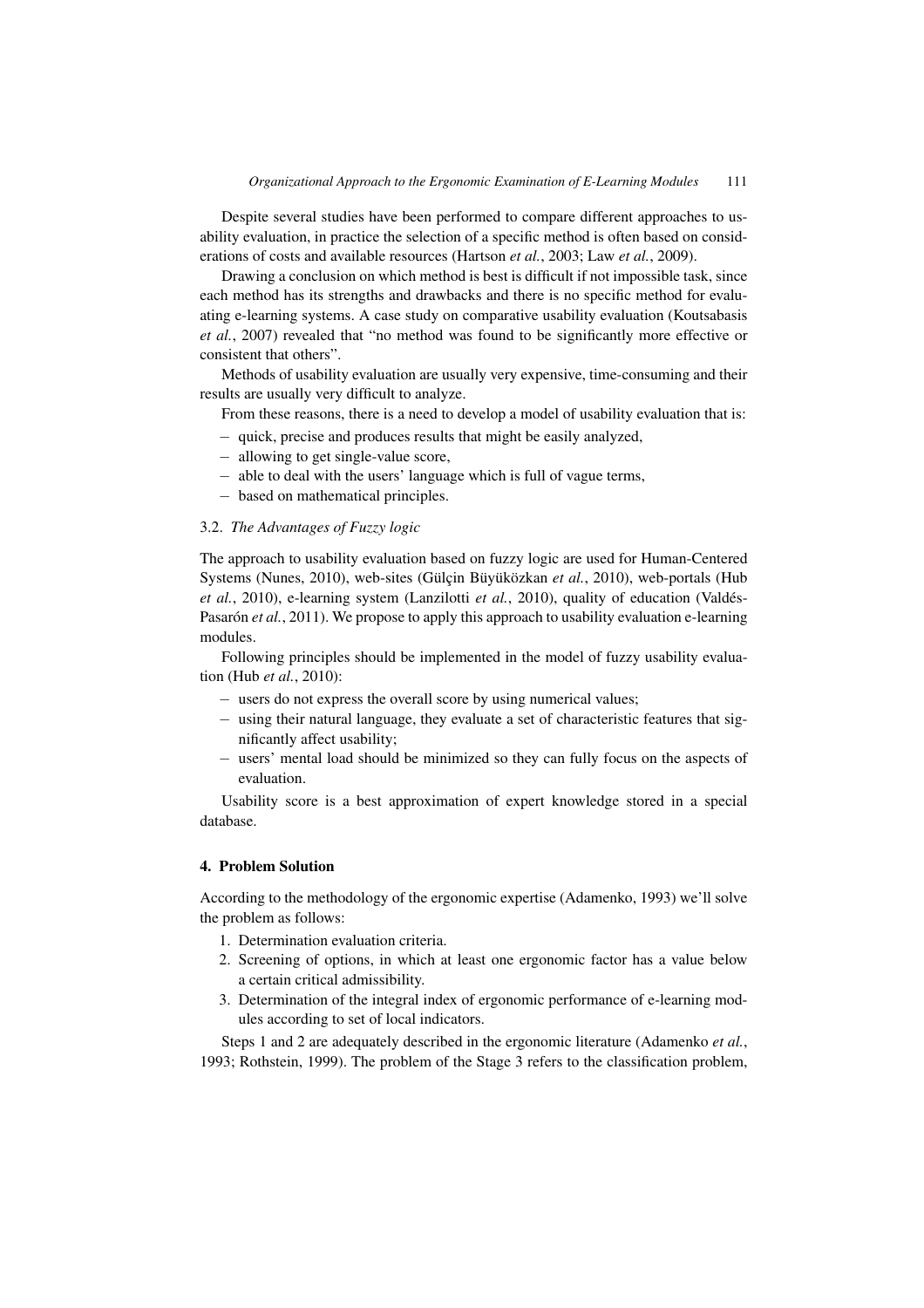

Fig. 1. Steps of research.

which can be solved with the involvement of a large number of methods allowing working with peer reviews (method of hierarchy analysis, neural networks, fuzzy logic et al.). Due to the vagueness of the information, contained in the estimates of experts, we define the fuzzy inference method, proposed by Rothstein (1999).

The usability evaluation process is performed by applying the following steps (Fig. 1).

#### 4.1. *Determination of E-Learning Module Evaluation Criteria*

The degree of study of various factors in literature is investigated in the review Bernérus *et al.* (2010).

As a result, looking at Fig. 2, we can see that the top factors are general issues of usability, such as Navigation, Feedback and User Control. However, it is important to note that some general usability factors are more or less important due to the fact that an e-learning system is being evaluated. For example the Flexibility and Efficiency of Use as well as Visibility of System Status are particularly important for e-learning systems, which can also be seen in the result.

Various studies show the validity of the use of different criteria. So, in the work of Gülçin Büyüközkan (2010) the author offers the following global criteria: Right and Understandable Content, Complete Content, Personalization, Security, Navigation, Interactivity, User Interface.

Costabile (2005) has identified the following groups of criteria: Presentation, Hypermediality, Application Proactivity, User Activity, Scaffolding, Learning Window. Each criterion has a number of attributes. For example, the criterion Learning Window has attributes of organization of a course document, suitability of formats of course document, check of assessment test presence, check of usage of communication tools, adequacy of learning tools.

When talking about an e-learning system, we do not distinguish between platform and didactic module. Actually, an e-learning platform is a more or less complex environment with a number of integrated tools and services for teaching, learning, communicating and managing learning material. On the other hand, the didactic module is the educational content provided through the platform (the container). Usability attributes for a platform generally differ from those of a specific didactic module (content) (Costabile *et al.*, 2005).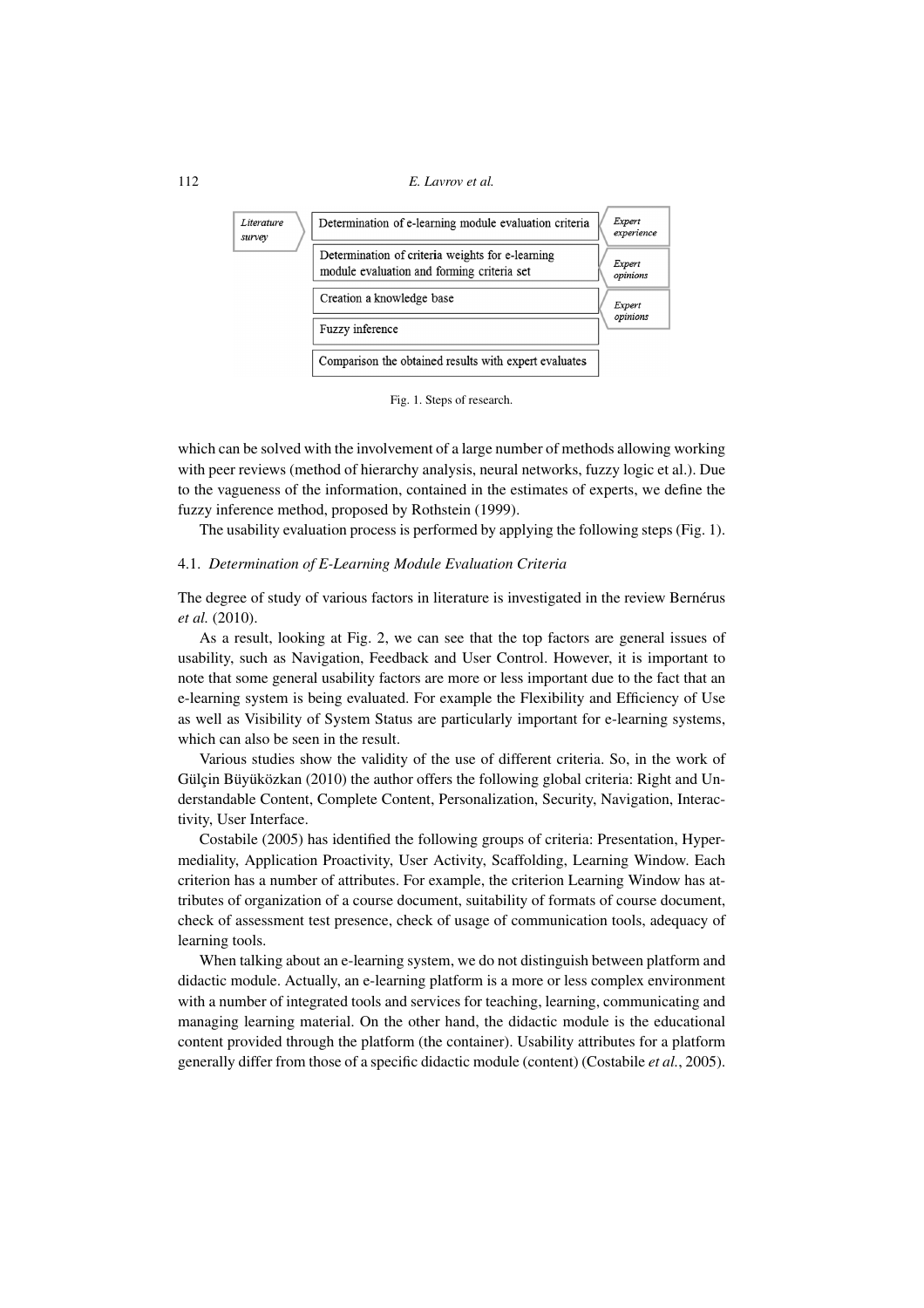

*Organizational Approach to the Ergonomic Examination of E-Learning Modules* 113

Fig. 2. Usability factors in e-learning articles.

The analysis of a number of works allowed to identify 14 basic categories of criteria for e-learning modules evaluation. This number determines the high labor intensity for the evaluation, therefore it is necessary to identify the most important criteria for the general ergonomics.

For an example of the approach, as a basis, we take a list of criteria categories (Table 1) from the review Bernérus *et al.* (2010).

### 4.2. *Determination of Criteria Weights for E-Learning Module Evaluation and Creation a Criteria Set*

#### 4.2.1. *Initial Conditions*

The task of assessing the significance of the criteria can not be solved only once. The results of this analysis depend on the conditions of the school, the learning process, the contingent of students and other factors.

The complexity of this step is not only in the organization of the expertise, but also in the selection of the qualified experts who know the subject area. The results of such expertise in different universities vary.

For conditions of Sumy State University such examination was organized involving 3 experts.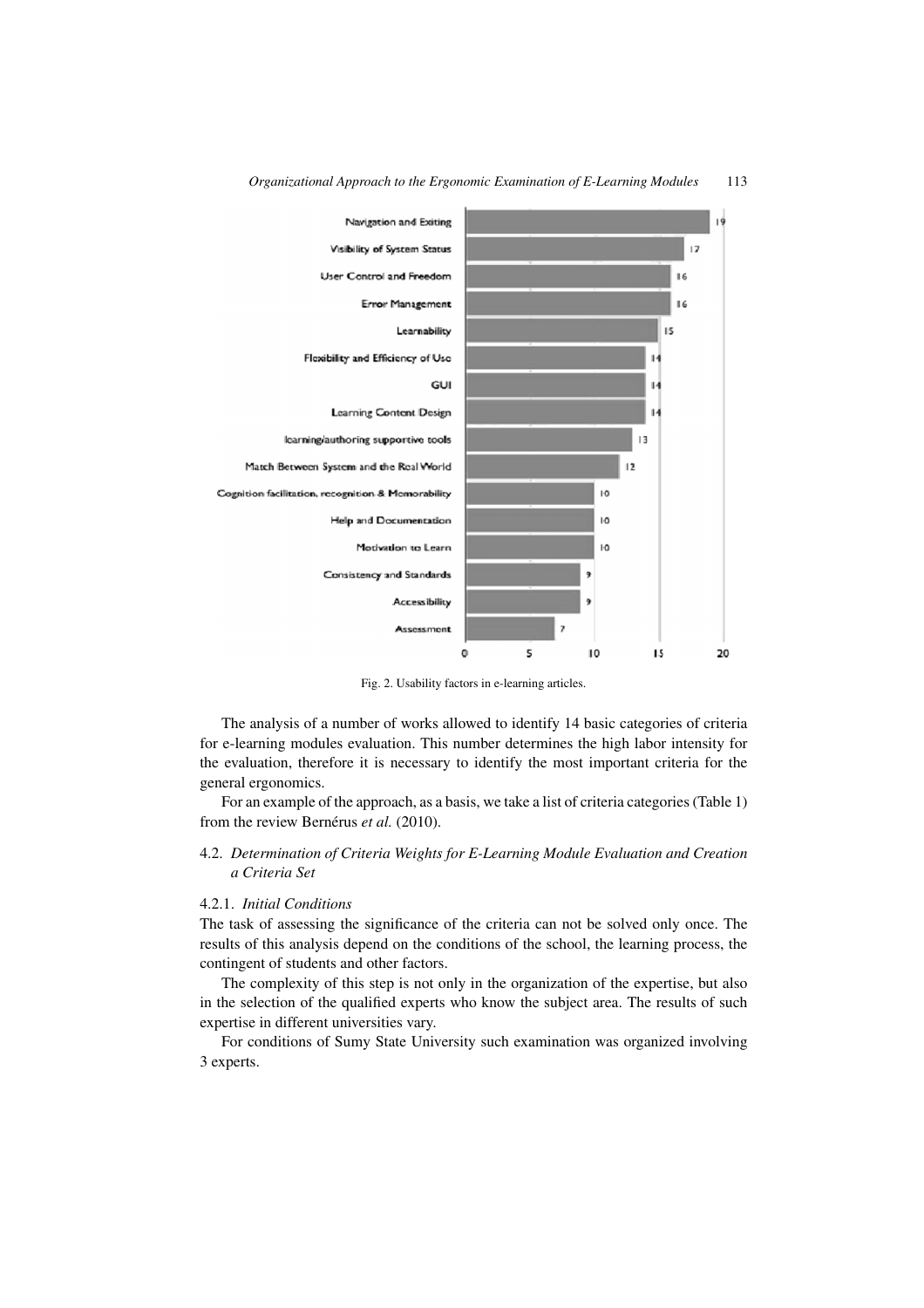#### Table 1

Usability categories

| Name                                                  | Description                                                                                                                                                                        |
|-------------------------------------------------------|------------------------------------------------------------------------------------------------------------------------------------------------------------------------------------|
| Error management                                      | This concerns help and documentation files and how easy it is to find the<br>relevant information.                                                                                 |
| Learn-ability                                         | How easy the system is to learn. How long does it take for a user to master<br>the system?                                                                                         |
| Cognition facilitation,<br>recognition & memorability | Relevant objects, actions and options should be clear. The user should not<br>have to remember too much itself.                                                                    |
| Flexibility and efficiency of<br>use                  | This criteria concerns the possibility for the system to adopt to different<br>users with different learning styles and tastes.                                                    |
| GUI                                                   | This concern not only how "pretty" the interface is but also how logical the<br>structure is and how easy it is to read and understand.                                            |
| Navigation and exiting                                | How easy the system is to navigate and find your way in it. How logical the<br>structure is, etc.                                                                                  |
| Match between system and<br>the real world            | This issue is specifically concerned with logical metaphors and phrases, etc.                                                                                                      |
| Consistency and standards                             | The learner experiences the user interface as consistent (in control, color, ty-<br>pography, and dialog design) words and concepts that the user can recognise<br>and understand. |
| Help and documentation                                | Help should be easy to search. Any provided help is focused on the learner's<br>task, and lists simple concrete steps to be carried out.                                           |
| Accessibility                                         | How the software can be accessed. All repository access to both teacher and<br>learner.                                                                                            |
| Learning content design                               | Concerns pedagogical aspects in learning/course materials. Terminology,<br>layout and media use are some examples from the papers.                                                 |
| Visibility of system status                           | Concerns system feedback and to the user, both in terms of system status,<br>presenting a score or other information and similar.                                                  |
| User Control and freedom                              | The learner can easily turn the application on and off, and can save his user<br>profile in different states.                                                                      |

There are many methods that can be employed to determine weights, such as eigenvector, weighted least square, entropy methods and diverse MCDM methods. In our task of estimating the ergonomics of the module a subjective notion of comfort is considered. Same module with fixed values of the parameters can be interpreted in different ways by different experts and, respectively, the degree of comfort will be different. Therefore, it is necessary to use methods based on subjective assessments of experts. In this study, the most outstanding MCDM approach, AHP (Saaty, 1980) is used to determine the decision criteria weights.

The four step computational procedure is given as follows:

- Step 1. Compare the performance score. The numbers  $(1, 3, 5, 7, 9)$  are used to indicate the relative strength of each pair of elements.
- Step 2. Construct the comparison matrix.

Step 3. The consistency ratio (CR) for each matrix is calculated. The deviations from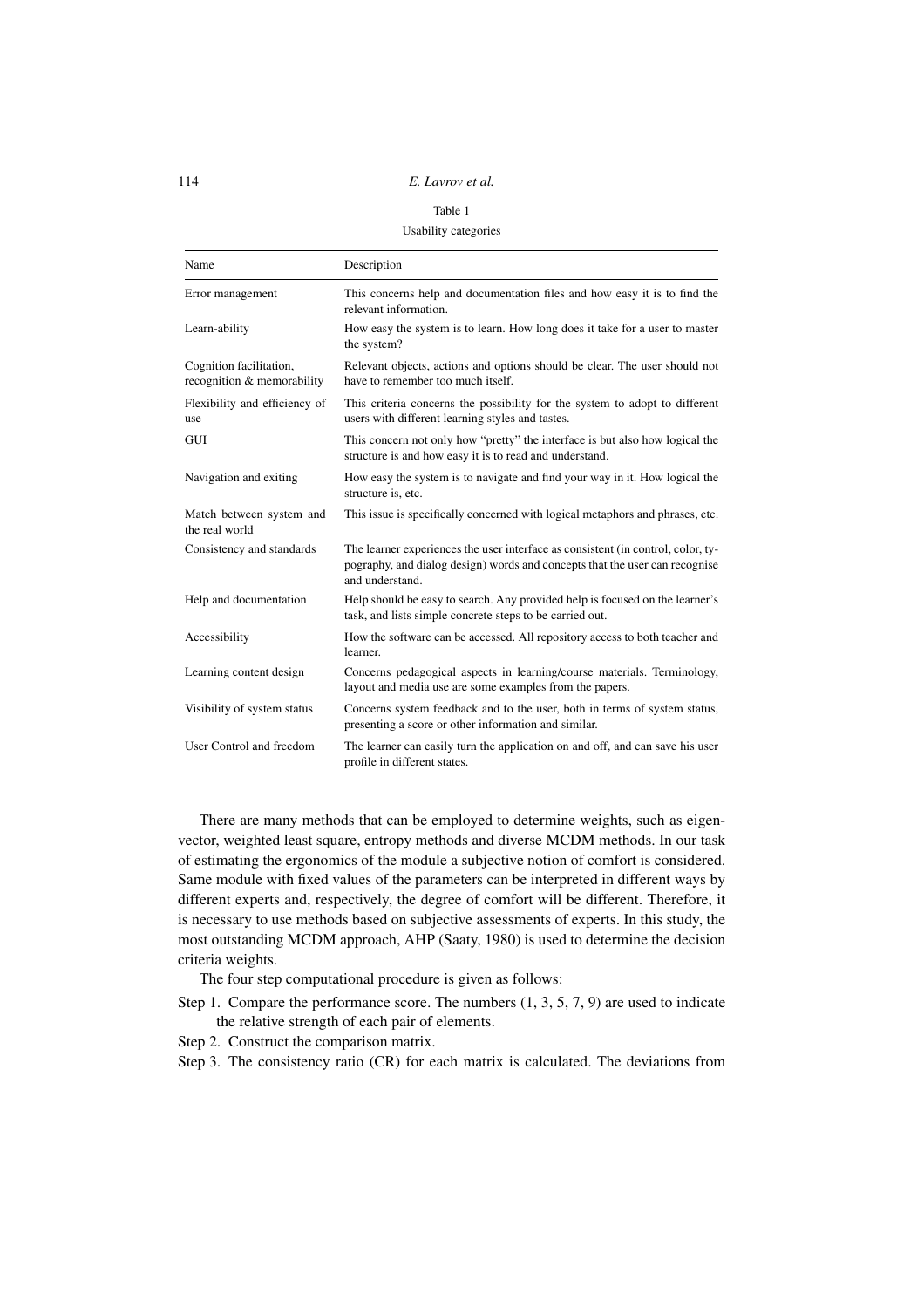| Name                                               | Weight |
|----------------------------------------------------|--------|
| Error management                                   | 0.011  |
| Learn-ability                                      | 0.099  |
| Cognition facilitation, recognition & memorability | 0.067  |
| Flexibility and efficiency of use                  | 0.184  |
| <b>GUI</b>                                         | 0.1    |
| Navigation and exiting                             | 0.141  |
| Match between system and the real world            | 0.002  |
| Consistency and standards                          | 0.187  |
| Help and documentation                             | 0.078  |
| Accessibility                                      | 0.002  |
| Learning content design                            | 0.123  |
| Visibility of system status                        | 0.001  |

Table 2 E-learning modules evaluation criteria weights

consistency are expressed by the following equation consistency index, and the measure of inconsistency is called the consistency index.

The consistency ratio is used to estimate directly the consistency of pair wise comparisons. If CR is less than 0.10, the comparisons are acceptable, otherwise not (Saaty, 1980).

Step 4. The priority weight of each criterion can be obtained by multiplying the matrix of evaluation ratings by the vector of attribute weights and summing over all attributes.

The obtained results are shown in Table 2.

#### 4.2.2. *Using the Results of the Criteria Importance Evaluation*

The significance of the criteria is important at:

- − assessment of the modules (primarily the most important criteria are evaluated that allows to postpone a subsequent evaluation of the most important indicators at their extremely low values);
- − exclusion from examination the least important criteria (in case of restrictions because of the complexity of expertise).

In the next section, as an example, a model for the examination of the most significant groups of five criteria is considered: Flexibility and efficiency of use, GUI, Navigation and exiting, Consistency and standards, Learning content design.

#### 4.3. *A Model of Ergonomic Expertise Based on Fuzzy Logic*

Suppose we are given a set of local indicators of ergonomic performance of modules  $K = \{k_j\}, j = \overline{1, n}$ . Selected indicators of the sets can be separated into some categories  $G = \{g_i\}, i = \overline{1,m}$ . There is some procedure of conformity evaluation of local indicators to some requirements. Given is a set of possible outcomes of usability evalua-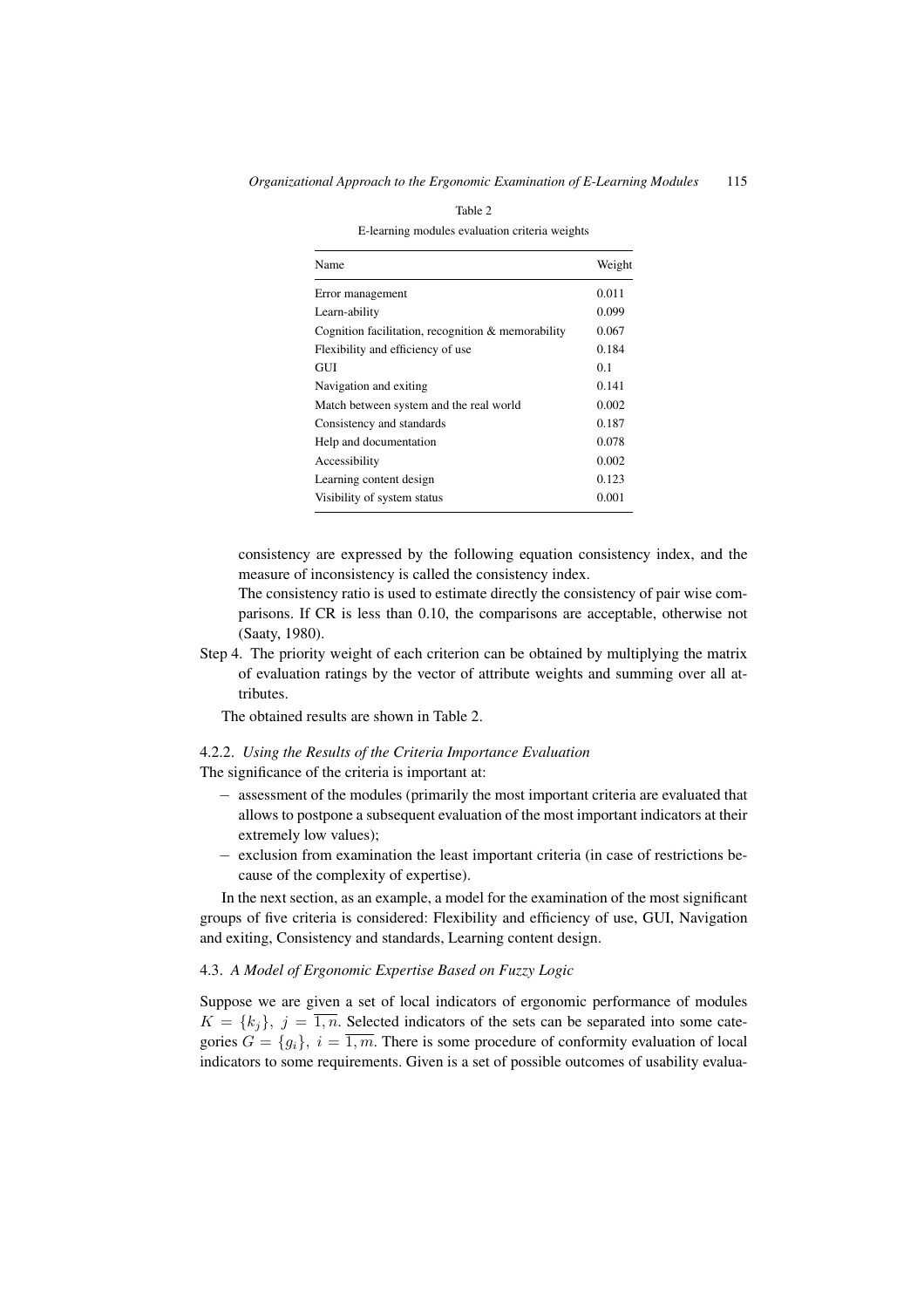tion  $E = \{e_1, e_2, e_3\}$ . Evaluation of the quality of the module is used to make one of the following decisions:  $e_1$  – conform (module corresponds to the claimed usability recommendations and standards),  $e_2$  – redesign (module not fully corresponds to the claimed usability recommendations and standards),  $e_3$  – mismatch (module dose not corresponds to the claimed usability recommendations and standards).

A set of specific parameters, analyzed in each case, depends on many factors. In this example for ergonomic examination we restrict ourselves to the following characteristics: Navigation and Exiting, Learning Content Design, Consistency and Standards, GUI and Flexibility and Efficiency of Use. This example is illustrative. In reality, reducing the number of groups of factors can be held in conjunction with the need to reduce the complexity of the examination. This decision is made every time based on the analysis of the available time resource of the experts.

Let  $E$  – an integral indicator of the quality of e-learning modules. To evaluate this indicator we will use the following information:

 $X$  – Navigation and Exiting, which is evaluated with the following local indicators:  $x_1$  – usability of the keyboard and mouse,  $x_2$  – intelligibility and easy to navigate (type and location of control keys, key transition points and the path to them, the possibility of random and sequential movement of material, etc.),  $x_3$  – usability of the table of contents;

Y – Learning Content Design, which is estimated with the following local indicators:  $y_1$  – the amount (dosage) of the material on the page (slide),  $y_2$  – consistency of page layout;

 $Z$  – Consistency and Standards, which is estimated with the following local indicators:  $z_1$  – readability,  $z_2$  – compliance with the design logic of the text elements (body text, headings, subheadings, captions for illustrations, etc.);

 $V$  – Flexibility and Efficiency of Use;

 $M$  – GUI (compliance with the design logic of the objects):  $m_1$  – ratio aspect,  $m_2$  – location,  $m_3$  – color.

The task of the evaluation is to bring to conformity one of the solutions  $e_1, e_2, e_3$  with the module with known local indicators.

#### 4.3.1. *The Scheme of the Solution*

The general scheme of solving the problem of ergonomic examination of e-learning modules is shown in Fig. 3 and represents a sequence of actions:

- 1. Evaluation of the e-learning module according to the selected indicators on the scale of the thermometer.
- 2. The procedure of fuzzy inference.
- 3. The decision on the conformity of the achieved quality indicators to general and special ergonomic requirements and the establishment of the ergonomic quality of the module.

If you decide on the conformity, the module is added to the library e-learning modules and can be used for further procedures to select the most suitable module for a particular user. Otherwise, the recommendations are given for redesign, or discrepancy of the module is justified.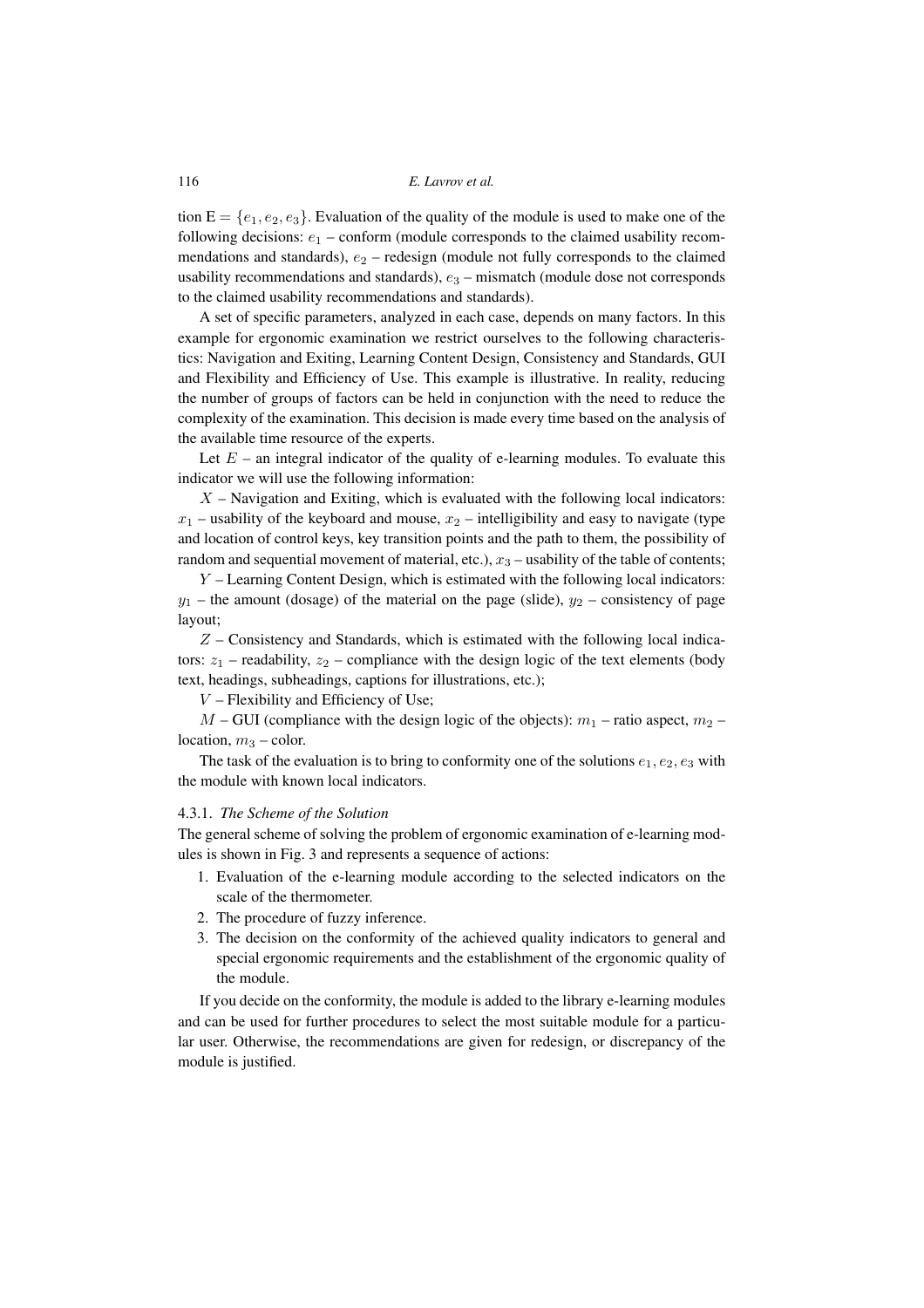

Fig. 3. The general scheme of solving the problem of ergonomic examination of e-learning modules.

# 4.3.2. *Fuzzy Inference*

The criteria hierarchy is shown in Fig. 4 as a derivation tree, which corresponds to the system of relations:

$$
E = f_e(X, Y, Z, M, V),\tag{1}
$$

$$
X = f_x(x_1, x_2, x_3),
$$
 (2)

$$
Y = f_y(y_1, y_2),\tag{3}
$$

$$
Z = f_z(z_1, z_2, z_3), \tag{4}
$$

$$
M = f_m(m_1, m_2, m_3). \tag{5}
$$

These relations are brought into line with fuzzy logic equations, which allow to define the level of index  $E$  according to the maximum of membership function:

$$
\mu^{E_j}(X, Y, Z, M, V) = \max_{p=\overline{1,q}} \{ \min \left[ \mu^{X^{jp}}(X), \mu^{Y^{jp}}(Y), \mu^{Z^{jp}}(Z), \mu^{M^{jp}}(M), \mu^{V^{jp}}(V) \right] \},
$$
\n(6)

$$
\mu^{X_j}(x_1, x_2, \dots, x_l) = \max_{p=1, e_j} \left\{ \min_{i=1, l} \left[ \mu^{x_i^{jp}}(x_i) \right] \right\},\tag{7}
$$

$$
\mu^{Y_j}(y_1, y_2, \dots, y_m) = \max_{p=1, g_j} \left\{ \min_{i=1, m} \left[ \mu^{y_i^{jp}}(y_i) \right] \right\},\tag{8}
$$

$$
\mu^{Z_j}(z_1, z_2, \dots, z_n) = \max_{p=\overline{1,h_j}} \left\{ \min_{i=\overline{1,n}} \left[ \mu^{z_i^{jp}}(z_i) \right] \right\},\tag{9}
$$

$$
\mu^{M_j}(m_1, m_2, \dots, m_k) = \max_{p=1, t_j} \left\{ \min_{i=1, k} \left[ \mu^{m_i^{jp}}(m_i) \right] \right\},\tag{10}
$$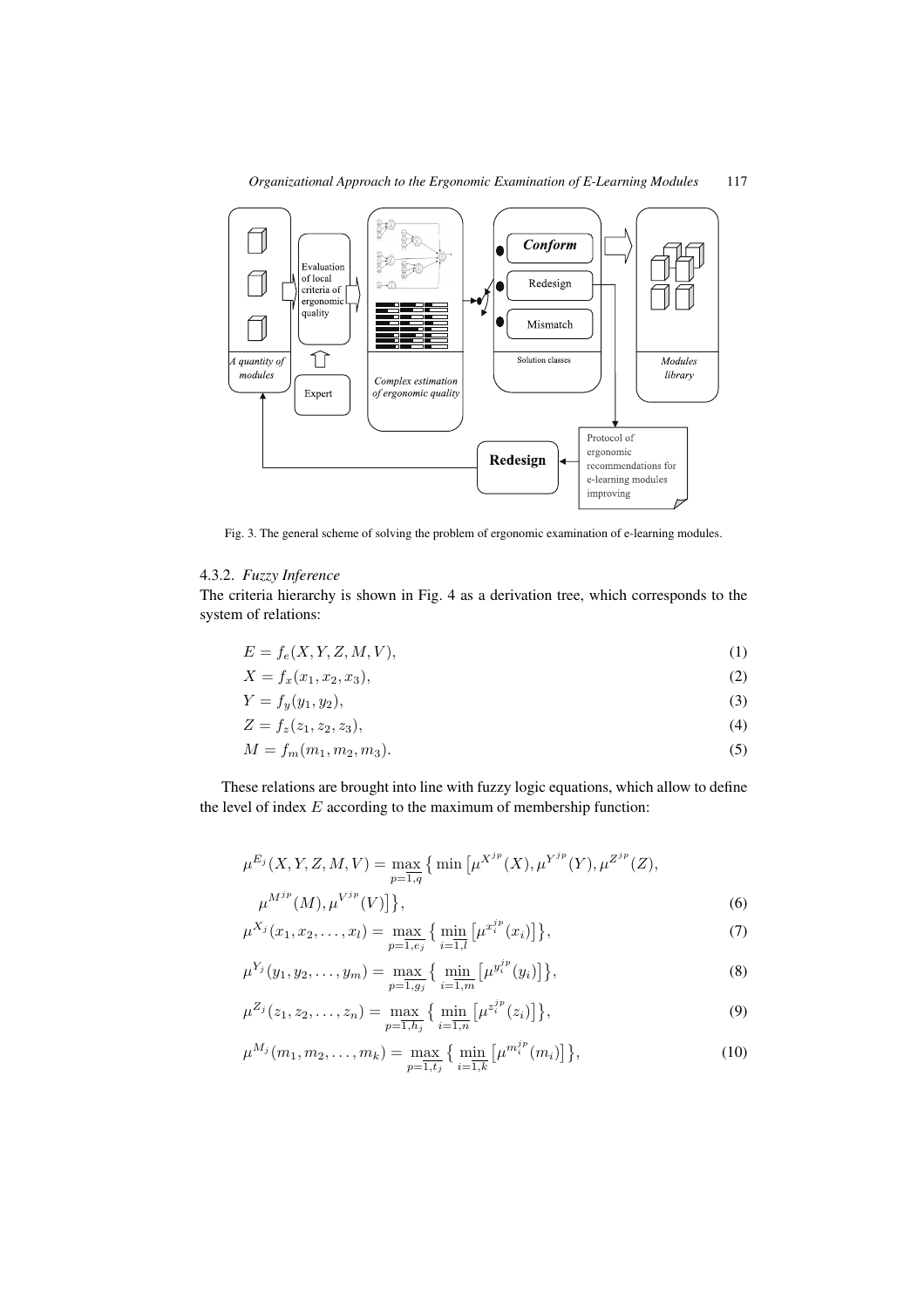118 *E. Lavrov et al.*



Fig. 4. Relationship of integral and local criteria.

$$
\mu^{V_j}(v_1, v_2, \dots, v_s) = \max_{p=1, u_j} \left\{ \min_{i=1, s} \left[ \mu^{v_i^{jp}}(v_i) \right] \right\}.
$$
\n(11)

In accordance with Rothstein (1999), the algorithm of fuzzy inference using a generalized derivation tree is:

- 1. We fix a vector of values of input variables
- $(x_1^*, x_2^*, \ldots, x_q^*, y_1^*, y_2^*, \ldots, y_m^*, z_1^*, z_2^*, \ldots, z_n^*, m_1^*, m_2^*, \ldots, m_k^*, v_1^*, v_2^*, \ldots, v_s^*).$ 2. We determine the values of membership functions of terms-estimates of input variables  $\mu^{x_j^{jp}}(x_i)$ ,  $p = \overline{1,l}$ ,  $j = \overline{1,e_j}$ ,  $\mu^{y_j^{jp}}(y_i)$ ,  $p = \overline{1,m}$ ,  $j = \overline{1,g_j}$ ,  $\mu^{z_i^{jp}}(z_i)$ ,  $i = \overline{1, n}.$
- 3. Using  $(6)$ – $(11)$ , we calculate the membership function of the terms-estimates of the output value  $E$ , which corresponds to the vector of values of input variables  $(x_1^*, x_2^*, \ldots, x_q^*, y_1^*, y_2^*, \ldots, y_m^*, z_1^*, z_2^*, \ldots, z_n^*, m_1^*, m_2^*, \ldots, m_k^*, v_1^*, v_2^*, \ldots, v_s^*).$
- 4. We define the evaluation  $E_j^*$ , which membership function is maximum:

$$
\mu^{E_j^*}(X < Y < Z < M < V) = \max_{j=1,r} \left[ \mu^{E_j}(X, Y, Z, M, V) \right] \\
\to E = E_j^*.\n \tag{12}
$$

#### 4.3.3. *Evaluation of Local Indicators on the Basis of the Thermometer*

The peculiarity of the local indicators is that they are qualitative in nature, ie do not have precise quantitative measurements. Therefore, when evaluating the same figure some experts may have different opinions. In addition the expert is not always able to estimate verbally the local indicator, although intuitively feel the quality. To overcome these difficulties the local indicators can be estimated on the basis of the thermometer (Fig. 5), which is set out in the (Rothstein, 1999) work.

The beauty of this approach is that different in the sense local indicators are determined as linguistic variables defined on a single universal set, which is the scale of the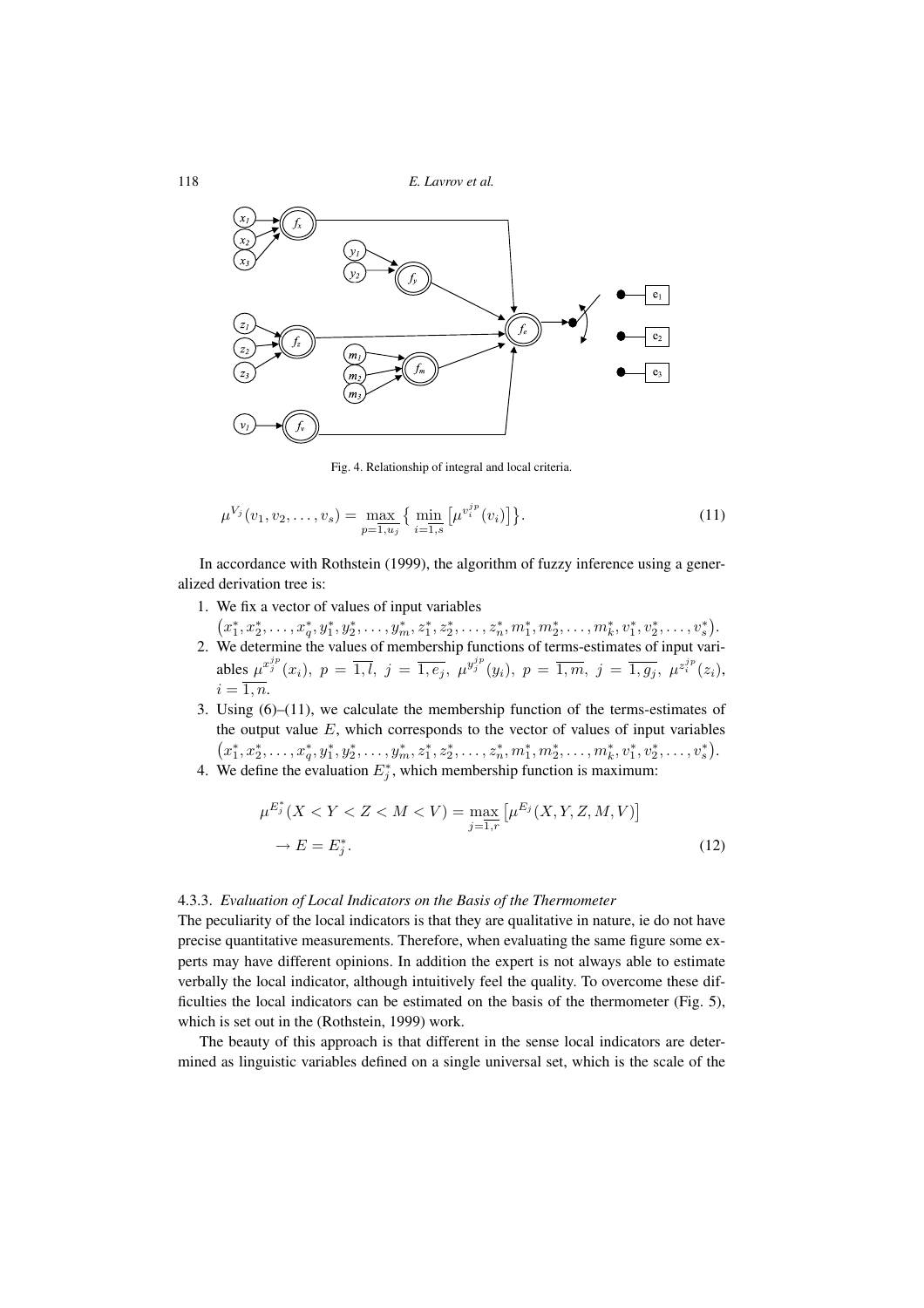*Organizational Approach to the Ergonomic Examination of E-Learning Modules* 119



Fig. 5. Evaluation of the variable  $u$  on the principle of the thermometer.

Table 3 Some recommendations to assessment of local quality indicators

| Local indicators                                  | Levels of assessment of indicators                                      |                                                                                       |                                                  |                                                             |  |
|---------------------------------------------------|-------------------------------------------------------------------------|---------------------------------------------------------------------------------------|--------------------------------------------------|-------------------------------------------------------------|--|
|                                                   | Invalid (rejected<br>at the prelimi-<br>nary stage of the<br>expertise) | Minimal                                                                               | Average                                          | Maximal                                                     |  |
| Intuitive and easy<br>to navigate, $x_2$          | Non-standard<br>location of the<br>controls                             | Preliminary prepa-<br>ration before start-<br>ing work with the<br>module is required | Some comments                                    | Intuitive interface                                         |  |
| Usability of the ta-<br>ble of contents $x_3$     | There is no table<br>of contents                                        | In the table of con-<br>tents there are only<br>the main sections                     | Some inconve-<br>nience during the<br>transition | Smooth<br>transition<br>between sections<br>and subsections |  |
| The amount of ma-<br>terial on the page,<br>$y_1$ | The redundancy<br>of the material on<br>the page                        | Some redundancy                                                                       | Some comments                                    | A necessary and<br>sufficient amount<br>of material         |  |
| Uniformity of<br>pages' design $y_2$              | <b>Unreasonable</b><br>stylistic diversity                              | Differences in the<br>design of some<br>pages                                         | Minor comments                                   | All pages are in the<br>same style                          |  |

thermometer. Subjectivity reducing can be achieved through the use of the recommendations in Table 3. For example, the shaded portion of the scale in Fig. 5 for the "build quality" corresponds to the high quality of performance.

### 4.3.4. *Evaluation of the Integral Indicator*

Suppose that the linguistic variables  $x_1-x_3$ ,  $y_1-y_2$ ,  $z_1-z_3$ , v,  $m_1-m_3$  are valued by fuzzy terms  $L$  – low,  $M$  – middle and  $H$  – high, which are defined using the membership functions (Fig. 6).

Using fuzzy terms, we define a knowledge of the relations (1–5) in a matrix, fragments of which are presented in Tables 4–8. Each group of lines shows a conditional statement that links the fuzzy values of the input and output variables. For example, Table 4 shows that a statement is the condition of the matching module:

IF 
$$
(X = H)
$$
& $(Y = H)$ & $(Z = H)$ & $(V = H)$ & $(M = H)$  **THEN**  $E = e_1$ .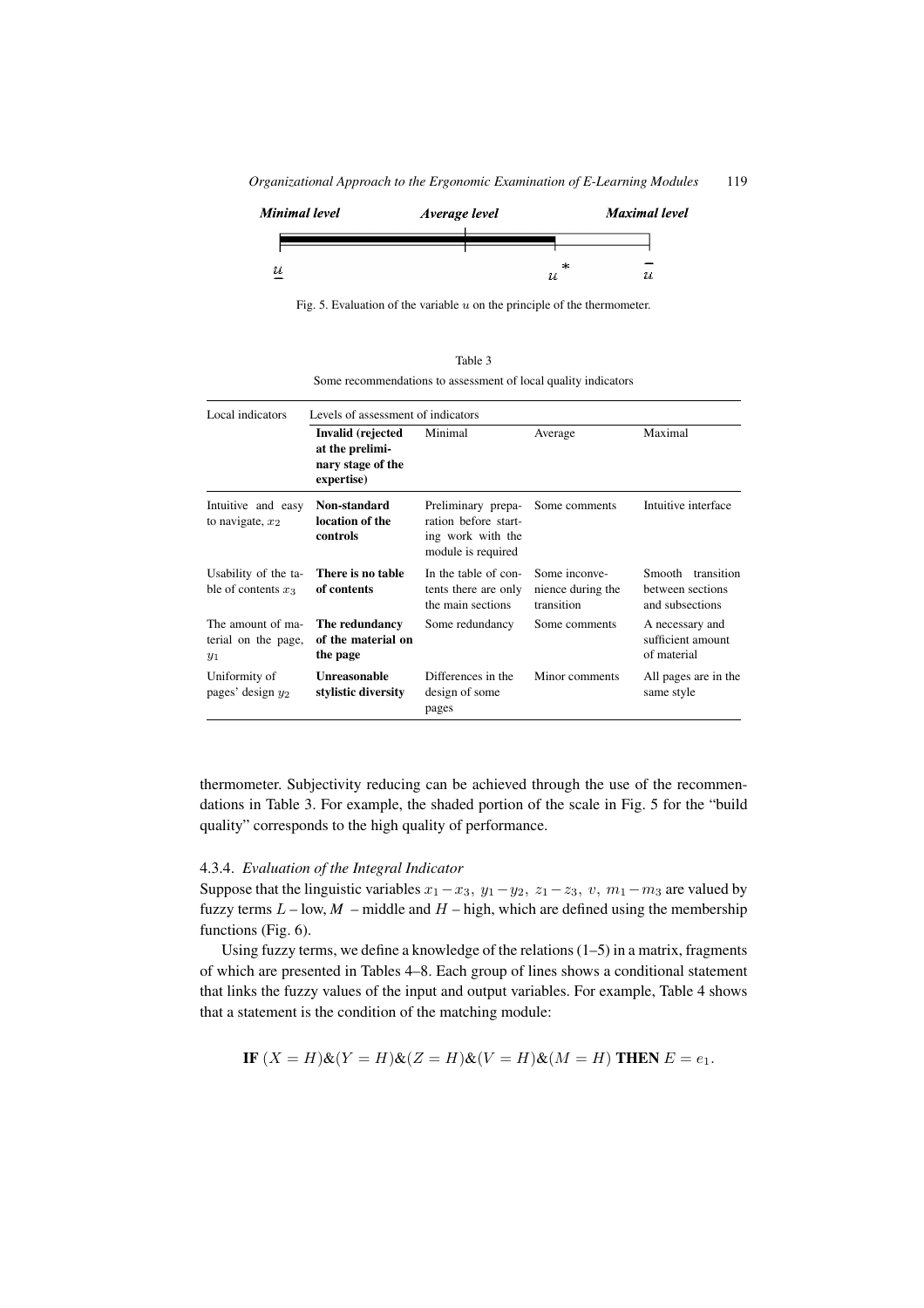

Fig. 6. Membership functions of fuzzy terms.

Table 4 A fragment of knowledge of the relations (1)

| Y | Z                | V | М | E              |
|---|------------------|---|---|----------------|
| Н | Н                | Н | Η | e <sub>1</sub> |
| Н | Н                | М | H |                |
| М | М                | М | Н | $e_2$          |
| Н | $\boldsymbol{M}$ | Н | М |                |
| L | L                | L | L | $^{e_3}$       |
| М | М                | L | М |                |
|   |                  |   |   |                |

| Table 5<br>A fragment of knowledge<br>of the relations $(2)$ |       |                         |   | Table 6        | A fragment of knowledge<br>of the relations $(3)$ |                        |    |
|--------------------------------------------------------------|-------|-------------------------|---|----------------|---------------------------------------------------|------------------------|----|
| $x_1$                                                        | $x_2$ | $x_3$                   |   | $y_1$          | $y_2$                                             |                        |    |
| H                                                            | M     | H                       | Η | $\overline{H}$ | Τ.                                                | M                      |    |
| M                                                            | L     | М                       | М | H              | М                                                 | H                      |    |
| H                                                            | H     | H                       | Η | М              | М                                                 | М                      |    |
|                                                              |       | Table 7                 |   |                |                                                   | Table 8                |    |
| A fragment of knowledge                                      |       | A fragment of knowledge |   |                |                                                   |                        |    |
|                                                              |       | of the relations $(4)$  |   |                |                                                   | of the relations $(5)$ |    |
| $\boldsymbol{z}_1$                                           | $z_2$ | z                       |   | m <sub>1</sub> | m <sub>2</sub>                                    | m <sub>3</sub>         | М  |
| $\overline{M}$                                               | М     | М                       |   | H              | Н                                                 | Η                      | Η  |
| H                                                            | M     | H                       |   | Η              | H                                                 | М                      | М  |
| L                                                            |       | Τ.                      |   | Τ.             | M                                                 | М                      | Τ. |

Fuzzy logic equations, set out in compliance with Tables 4–8, allow to evaluate the integral coefficient of agreement for fixed values of local indicators. Using the above approach, we form a set of modules that the best meet the requirements. Examples of estimates of the three modules are shown in Table 9.

### 4.3.5. *Automation of the Examination and Analysis of the Approach Benefits*

In Sumy State University examination is carried out using this approach by means of MatLab. Basic calculations are performed using Fuzzy Logic Toolbox. This solution has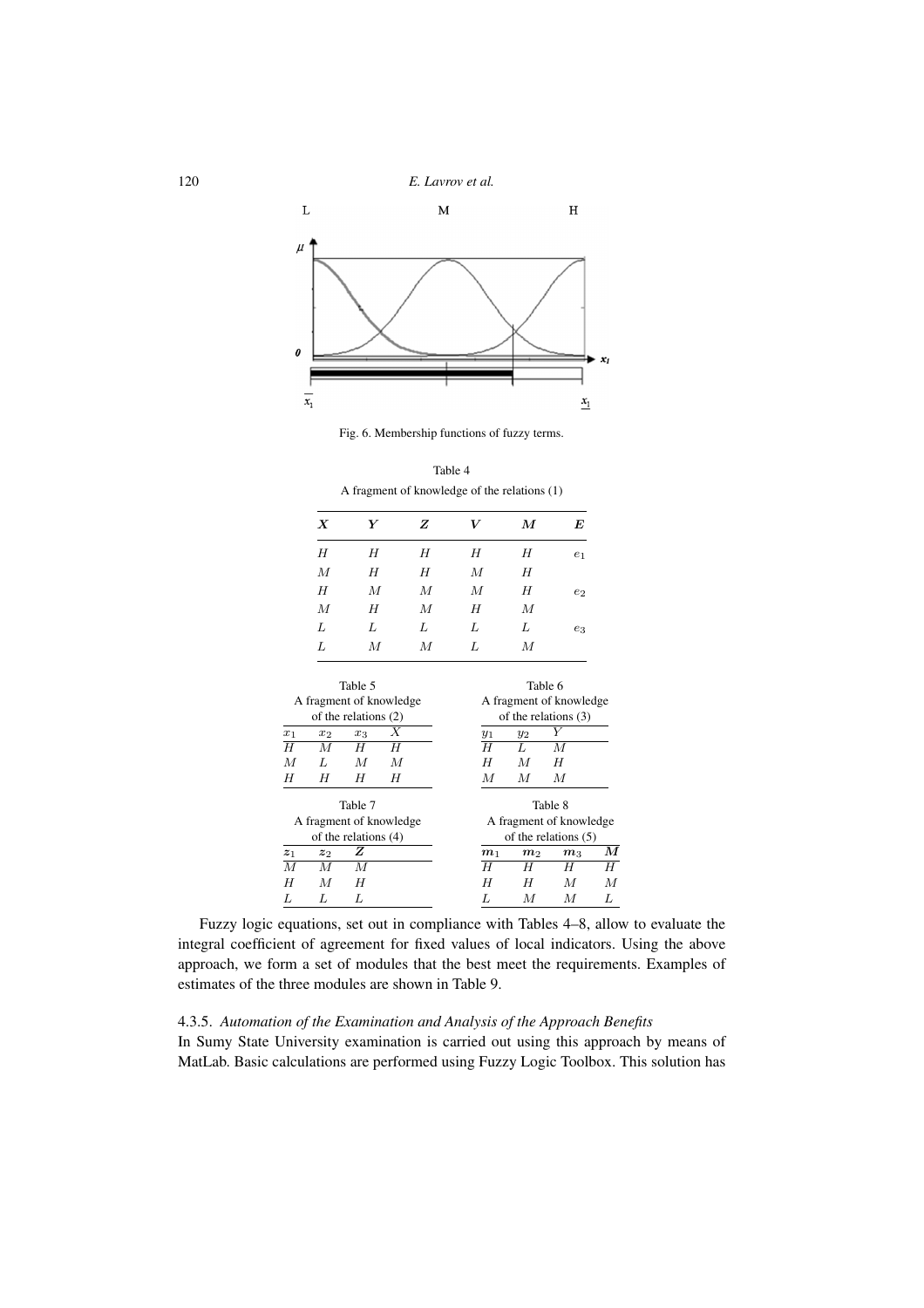| local<br>indicators | Module 1               | Module 2               | Module 3                      |
|---------------------|------------------------|------------------------|-------------------------------|
| $x_I$               |                        |                        |                               |
| $x_2$               |                        |                        |                               |
| $x_3$               |                        |                        |                               |
| $y_I$               |                        |                        |                               |
| $y_2$               |                        |                        |                               |
| $z_I$               |                        |                        |                               |
| z <sub>2</sub>      |                        |                        |                               |
| m <sub>1</sub>      |                        |                        |                               |
| m <sub>2</sub>      |                        |                        |                               |
| m <sub>3</sub>      |                        |                        |                               |
| V                   |                        |                        |                               |
| <b>Decision</b>     | Meets the requirements | Requires modifications | Doesn't meet the requirements |

Table 9 Examples of e-learning usability evaluation



Fig. 7. Relations between ergonomic quality of e-learning modules, learning content design and GUI.

the following advantages:

- − no need to purchase (to develop) expensive programs;
- − ease of creating and editing the necessary knowledge bases;
- − no time-consuming calculations;
- − rapid assessment;
- − ability to solve problems, such as "What if?";
- − focusing on untrained users, user-friendly interface;
- − large graphical representation of data (see example in Fig. 7);
- − ability to connect other tasks (for example, adaptation to the requirements of students).

Some of the automation matters of such assessment are considered by Lavrov and Barchenko (2008).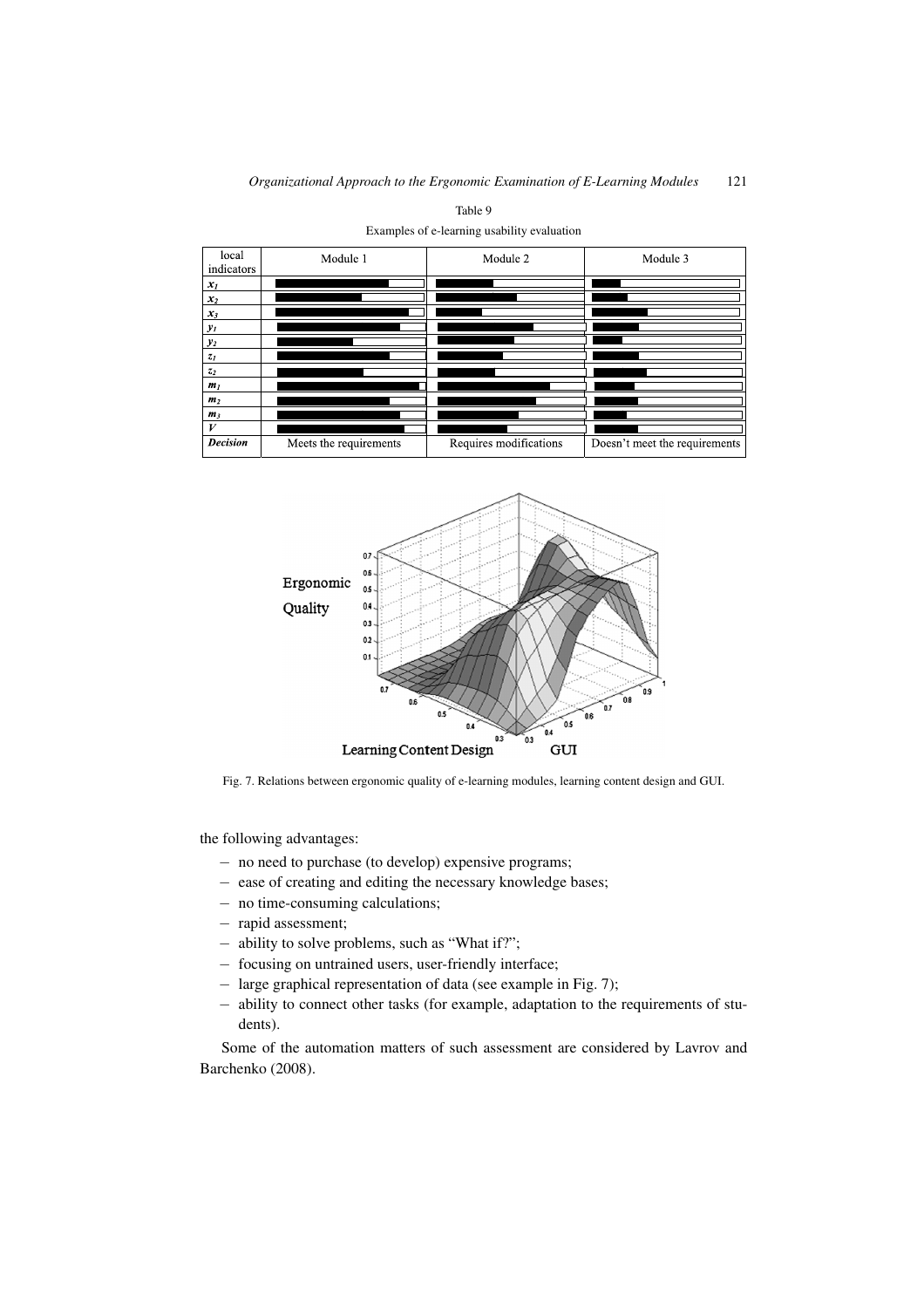#### **5. Conclusions**

The large number of existing scientific and methodological literature on quality assessment of e-learning resource demonstrates the relevance of the theme for the educational sector, diversity of approaches, methods and assessment tools,

The complexity of most methodologies of expertise and lack of available decision support systems in the formation of repositories of educational resources make the task of developing a procedure for resource evaluation of current importance.

For the examination of the quality we offer the approach based on the use of fuzzy logic, which allows you to:

- − create simple intuitive expert estimation procedures of local indicators of quality;
- − obtain the integral quality assessment;
- − work out recommendations for the development of a repository of educational resources.

The developed approach is tested in the ergonomic expertise of educational resources for distance learning system of Sumy State University.

The use of models and derived from them automated procedures can significantly reduce the complexity of evaluation of educational resources.

Further studies will be aimed at improving the software tools and techniques for evaluation of e-learning modules within the project "Mechanisms of the organization of the individual educational trajectories using electronic resources to improve the quality of training", which is scheduled for implementation.

#### **References**

- Адаменко, А.Н., Ашеров, А.Т., Лавров, Е.А. и др. (1993). Информационно-управляющие человеко-машинные системы. Исследование, проектирование, испытания. Справочник (In*formation Managment Human-Machine Systems: Research, Design, Testing: Directory*),  $\pi$ o $\pi$  obw. ред. Губинского А.И. и Евграфова Е.Г. (edited by Gubinsky, A.I., Yevgrafova, E.G.). М., Машиностроение (M., Mechanical Engineering).
- Ardito, C., Costabile, M.F., De Angeli, A., Lanzilotti, R. (2006). Systematic evaluation of e-learning systems: an experimental validation. In: *Proceedings of the 4th Nordic Conference on Human-Computer Interaction: Changing Roles*, 195–202.
- Baraniuk, R.G. (2008). Challenges and opportunities for the open education movement: a connexions case study. In: Iiyoshi, T., Kumar M.S.V. (Eds.), *Opening up Education: The Collective Advancement of Education Through Open Technology, Open Content, and Open Knowledge*. MIT Press, 229–247.
- Bernérus, A., Zhang (2010). *A Peek at the Position of Pedagogical Aspects in Usability Evaluation of E-Learning System. A Literature Review of Usability Evaluation of E-Learning System conducted since 2000*, Gothenburg, Sweden.
- Blecken, A., Bruggemann, D., Marx, W. (2010). Usability evaluation of a learning management system. In: *Proceedings of the 43rd Hawaii International Conference on System Sciences*, 1–9.
- Colace, F., De Santo, M., Pietrosanto, A. (2006). Evaluation models for e-learning platform: an AHP approach. In: *Proceedings of the 36th Annual Frontiers in Education Conference*, 1–6.
- Costabile, M.F., De Marsico, M., Lanzilotti, R., Plantamura, V.L., Roselli, T. (2005). On the usability evaluation of e-learning applications. In: *Proceedings of 38th Hawaii International Conference on System Sciences*, 190–227.
- Doubleday, A., Ryan, M., Springett, M., Sutcliffe, A. (1997). A comparison of usability techniques for evaluating design. In: *Proceedings of Designing Interactive Systems*, Amsterdam, The Netherlands, Springer Verlag, 101–110.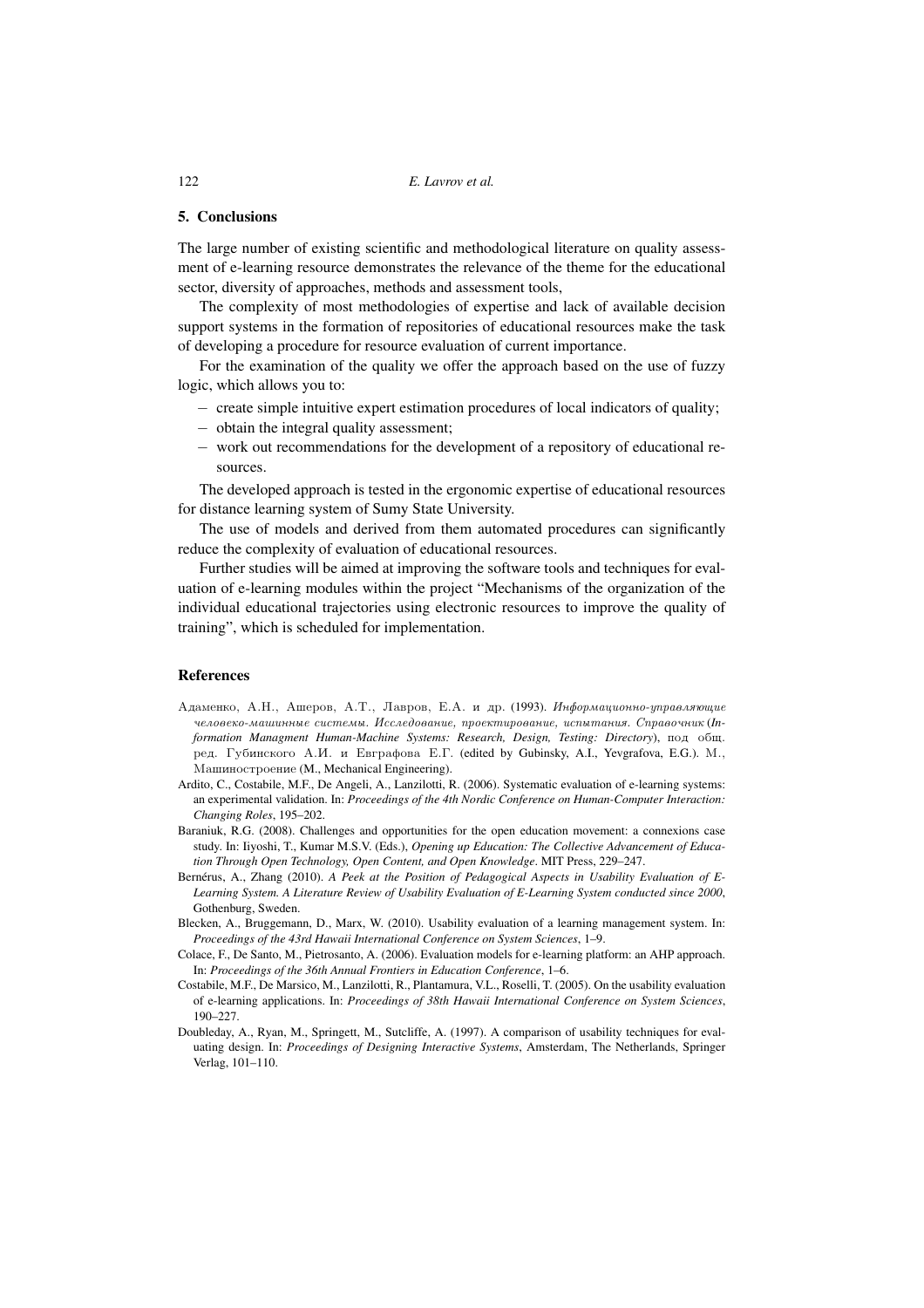Faculty of Skills Upgrading and Postgraduate Education (ICT in training)

http://fpkpi.sumdu.edu.ua/en/.

Galloway, D. (2005). Evaluating distance delivery and e-learning: is Kirkpatrick's model relevant? *Performance Improvement*, 44(4), 21–27.

- Gülçin Büyüközkan, Jbid Arsenyan. (2010). Evaluation of e-learning web sites using fuzzy axiomatic design based approach. *International Journal of Computational Intelligence Systems*, 3(1), 28–42.
- Hartson, H.R., Andre, T.S., Williges, R.C. (2003). Criteria for evaluating usability evaluation methods. it International Journal of Human-Computer Interaction, 15(1), 145–181.

*HI-Tech in Education: Sumy State University Experience*.

http://fpkpi.sumdu.edu.ua/en/nav-main-en.html.

Hub, M, Zaltoukal, M. (2010). Model of usability evaluation of web portals based on the fuzzy logic. *WSEAS Transactions on Information Science and Applications*, 7(4), 522–531.

- Jara, M., Mohamad, F., Cranmer, S. (2008). *Evaluation of E-Learning Courses*. WLE Centre, Institute of Education, University of London, London.
- Jeffries, R., Desurvire, H.W. (1992). Usability testing vs heuristic evaluation: was there a context? *ACM SIGCHI Bulletin*, 24(4), 39–41.
- Koutsabasis, P., Spyrou, T., Darzentas, J. (2007). Evaluating usability evaluation methods: criteria, method and a case study. In: *Proceedings of the 12th International Conference on Human-Computer Interaction: Interaction Design and Usability*, 569–78.
- Lanzilotti, R, Ardito, C., Costabile, De Angeli (2011). Do patterns help novice evaluators? A comparative study. *International Journal of Human-Computer Studies*, 69, 52–69.
- Lavrov E., Barchenko N. (2008). Neural-fuzzy modelling of human computer interaction in the learning system. In: *Proceedings of the International Scientific Conference "UNITECH '08"*, Technical University of Gabrovo, Gabrovo, Bulgaria. Vol. 3, 107–109.
- Lavryk, T., Lugovoy, N., Lyubchak, V. (2007). Peculiarities of distance education at Sumy State University. In: *Proceedings of the International Conference Interactive Computer Aided Blended Learning*.
- Law, E. (2007). Heuristic evaluation. In: *Proceedings of COST294-MAUSE International Workshop "Review, Report and Refine Usability Evaluation Methods (R3-UEM)"*, Athens, Greece, 61–63.
- Matera, M., Costabile, M.F., Garzotto, F., Paolini, P., Inf, D.E., (2002). SUE inspection: an effective method for systematic usability evaluation of hypermedia. *IEEE Transactions on Systems, Man and Cybernetics*, Part A, 32(1), 93–103.

Nielsen, J. (1993). *Usability Engineering, AP Professional*, New York.

- Nunes, L. (2010). Handling human-centered systems uncertainty using fuzzy logics a review. *The Ergonomics Open Journal*, 3, 38–48.
- Oliver, M., Harvey, J., Conole, G. (2000). A review of online resources to support evaluation. *Educational Developments*, 1(4).
- Oliver, M., Harvey, J., Conole, G., Jones, A. (2007). Evaluation. In: Conole, G., Oliver, M. (Eds.), *Contemporary Perspectives in E-Learning Research: Themes, Methods and Impact on Practice*. London, 203–216.
- Осин, А.В. (2010). Открытые образовательные модульные мультимедиа системы (Ореп Educational Multimedia Modular System). М.: Агентство "Издательский сервис" (М.: The Agency "Publishing Services").
- Pascoe, J., Ryan, N., Morse, D. (2000). Using while moving: HCI issues in fieldwork environments. *Transactions on Computer-Human Interaction*, 7(3), 417–437.
- Preece, J., Rogers, Y., Sharp, H. (2007). *Interaction Design*, 2nd edn., John Wiley & Sons, New York, USA.
- $P$ отштейн, О.П. (1999). Интеллектиальные технологии идентификации: нечэткие множества, генетические алгоритмы, нейронные сети (Intelligent Identification Technologies: Fuzzy Sets, Genetic Algorithms, Neural Networks). Винница: "УНИВЕРСУМ-Винниця" (Vinnitsa "UNIVERSUM-Vinnitsya").
- Saaty, T.L. (1980). *The Analytic Hierarchy Process, Process, Planning, Piority Setting, Resource Allocation*. McGraw-Hill Book Company, New York.
- Sonwalkar, N. (2002). A new methodology for evaluation: the pedagogical rating of online courses. *Syllabus*, 15(6), 18–21.
- Valdes-Pasaron, S., Marquez, B.Y., Ocegueda-Hernandez, J.M. (2011). The use of soft computing for measuring the quality of education. *International Journal of New Computer Architectures and Their Applications*, 1(2), 282–291.